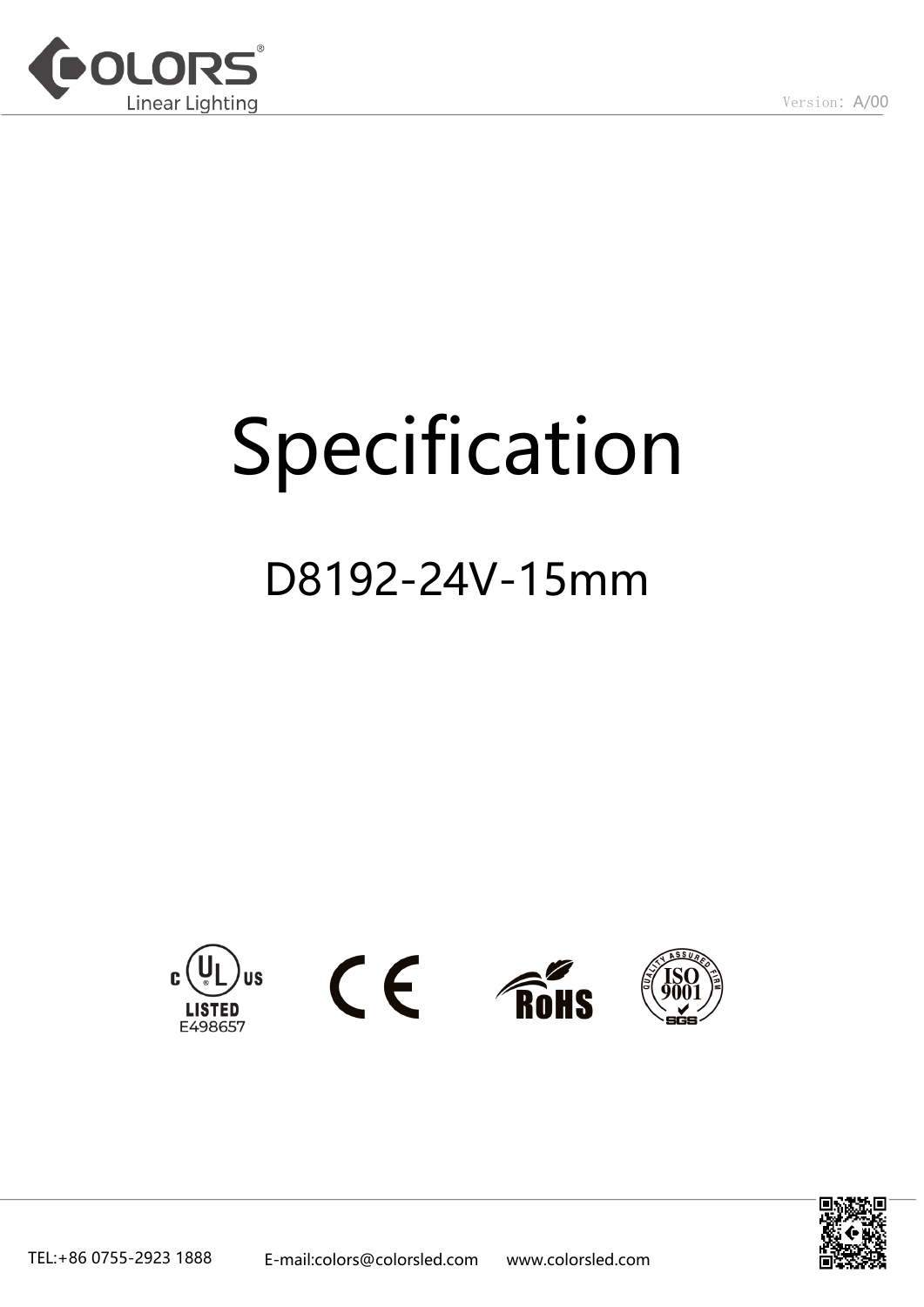

 $1.5<sub>mm</sub>$ 

 $(0.06")$ 

#### ▼General description

- ●Luminance efficiency up to 155LM/W
- ●Self-encapsulated design offers eight optional 1900-6000K white lights
- ●With life span over 60000H
- $\bullet$ Ta: -25~40°C; Tc: 75°C (max)

## **PARTIAL** COC ...

#### ▼Dimension



※Warranty is based on indoor use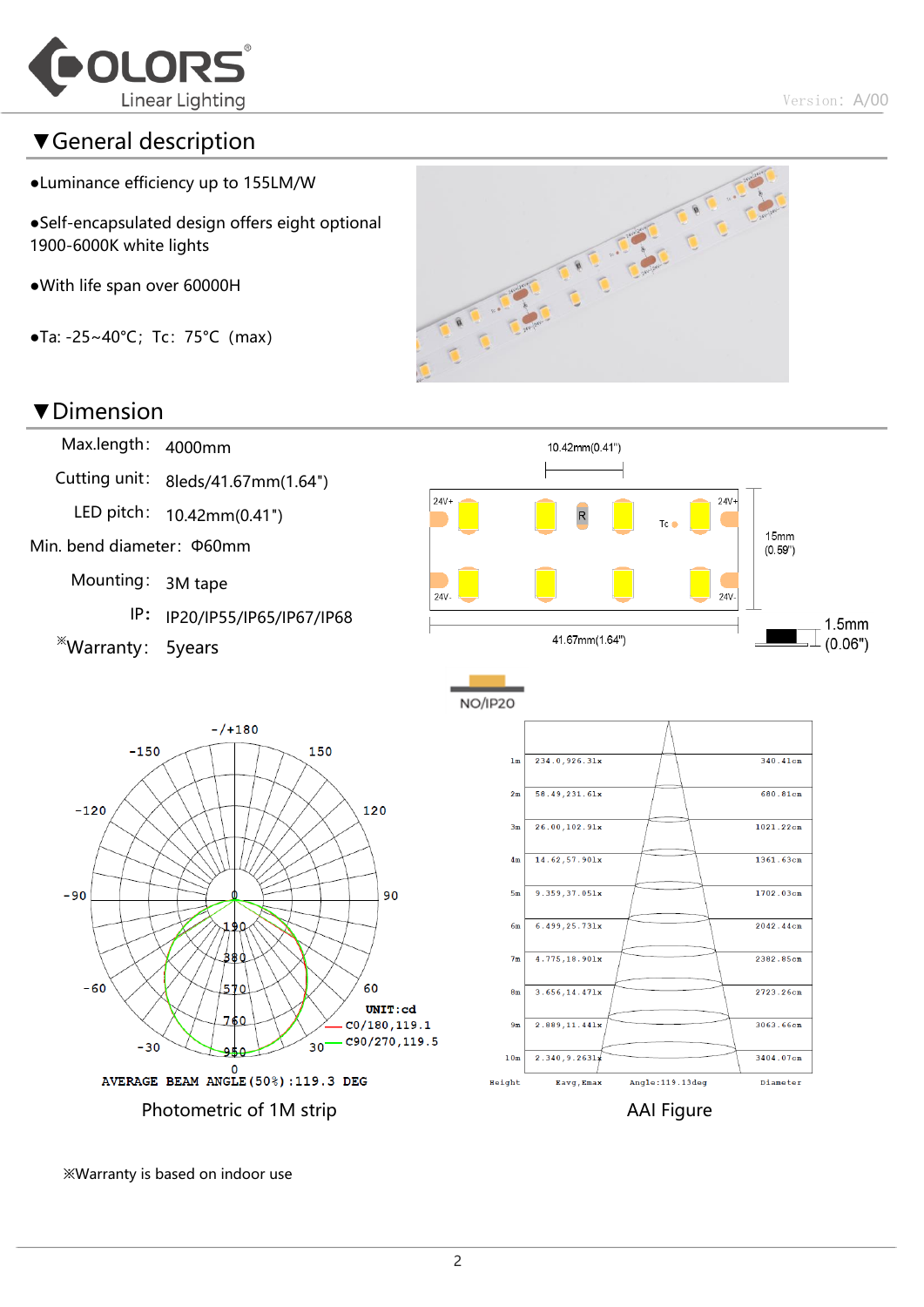

#### ▼Electronic & output data

| Input voltage:        | DC24V                                                           |            |               | Rated current: 0.79A(1m) /2.7A(4m) |                            |
|-----------------------|-----------------------------------------------------------------|------------|---------------|------------------------------------|----------------------------|
| <b>Typical Power:</b> | 18.9W(1m) /64.8W(4m)                                            |            | CRI:          | 80/90/95                           |                            |
| Max.power:            | 20.8W(1m)                                                       |            | On-off times: | 10000 (test times)                 |                            |
| Power range:          | $17 \sim 20.8W(1m)$                                             |            | Copper foil:  | 2oz                                |                            |
| <b>CRI</b>            | Color                                                           | <b>CCT</b> | Lumen(lm)     | Im/W                               | Energy<br>efficiency class |
| Ra > 80               | GW                                                              | 1900K      | 2220          | 117                                | $\mathsf F$                |
| Ra > 80               | LW                                                              | 2300K      | 2470          | 131                                | E                          |
| Ra > 80               | SW                                                              | 2700K      | 2670          | 141                                | $\mathsf E$                |
| Ra > 80               | <b>WW</b>                                                       | 3000K      | 2810          | 149                                | D                          |
| Ra > 80               | PW                                                              | 3500K      | 2855          | 151                                | D                          |
| Ra > 80               | <b>NW</b>                                                       | 4000K      | 2930          | 155                                | D                          |
| Ra > 80               | <b>DW</b>                                                       | 5000K      | 2930          | 155                                | D                          |
| Ra > 80               | W                                                               | 6000K      | 2810          | 149                                | D                          |
| Ra > 90               | GW                                                              | 1900K      | 1780          | 94                                 | $\prime$                   |
| Ra > 90               | LW                                                              | 2300K      | 1980          | 105                                | $\mathsf F$                |
| Ra > 90               | SW                                                              | 2700K      | 2140          | 113                                | $\mathsf F$                |
| Ra > 90               | <b>WW</b>                                                       | 3000K      | 2250          | 119                                | E                          |
| Ra > 90               | PW                                                              | 3500K      | 2285          | 121                                | E                          |
| Ra > 90               | <b>NW</b>                                                       | 4000K      | 2345          | 124                                | $\mathsf E$                |
| Ra > 90               | <b>DW</b>                                                       | 5000K      | 2345          | 124                                | E                          |
| Ra > 90               | W                                                               | 6000K      | 2250          | 119                                | E                          |
| Ra > 95               | GW                                                              | 1900K      | 1760          | 93                                 | /                          |
| Ra > 95               | LW                                                              | 2300K      | 1960          | 104                                | F                          |
| Ra > 95               | SW                                                              | 2700K      | 2120          | 112                                | $\mathsf F$                |
| Ra > 95               | <b>WW</b>                                                       | 3000K      | 2230          | 118                                | F                          |
| Ra > 95               | PW                                                              | 3500K      | 2290          | 121                                | $\mathsf E$                |
| Ra > 95               | <b>NW</b>                                                       | 4000K      | 2325          | 123                                | E                          |
| Ra > 95               | <b>DW</b>                                                       | 5000K      | 2325          | 123                                | E                          |
| $\pmb{0}$             | G                                                               | 525nm      | 1700          | 90                                 | /                          |
| $\pmb{0}$             | $\sf B$<br>1 The tolerance of output data can be vary up to 15% | 470nm      | 378           | 20                                 | 7                          |

ance of output data can be vary up to  $15\%$ 

2.the output data tested according to IES TM-30-15

3.the output data is based on IP20/1merter, data of 5m in only for reference

4.IP protection process leads changes to size, CCT and luminous flux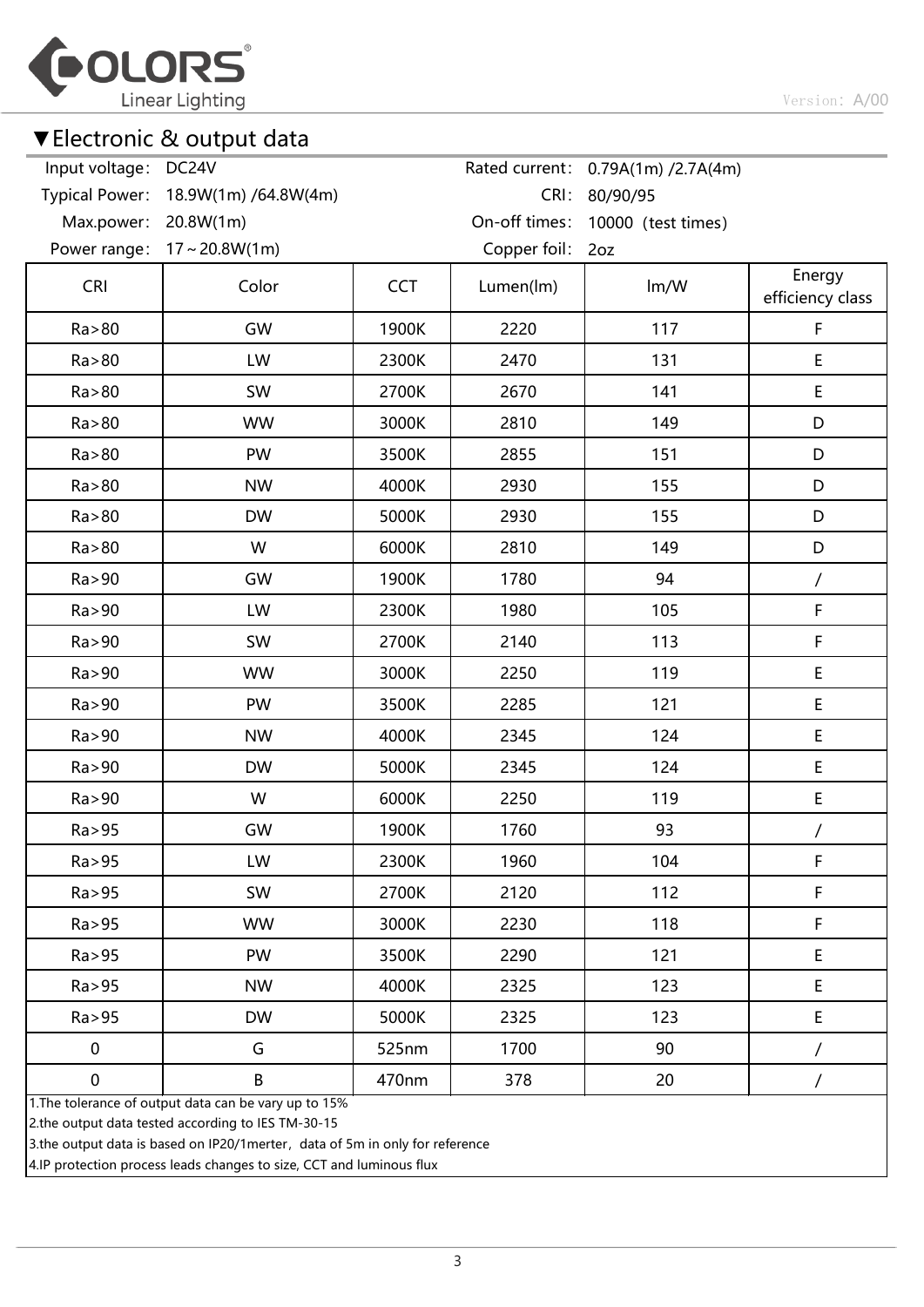



#### ▼IP Process

| <b>IP Process</b> | Picture | description | Size          | optional CCT/color for finished<br>product              | lumen<br>output rate |
|-------------------|---------|-------------|---------------|---------------------------------------------------------|----------------------|
| <b>NO</b>         | NO/IP20 | No proof    | $15$ mm*1.6mm | 1900K/2300K/2700K/3000K/35<br>00K/4000K/5000K/6000K/G/B | 100%                 |

#### ▼Order Code Formats

|    | 1: Category<br>2: LED             |   |         | 3: LED/m                | 4: Voltage                |     |            | 5:FPC Width | 6: IP Process                 |              | 7: CRI                   |                  | 8: CCT      |           |       |
|----|-----------------------------------|---|---------|-------------------------|---------------------------|-----|------------|-------------|-------------------------------|--------------|--------------------------|------------------|-------------|-----------|-------|
| D  |                                   | 8 | 2835    | 192                     | <b>192 LED</b>            | 24  | <b>24V</b> | 15          | 15mm                          | <b>NO</b>    | <b>NO</b>                | 8                | > 80        | GW        | 1900K |
|    |                                   |   |         |                         |                           |     |            |             |                               | <b>NA</b>    | <b>NANO</b>              | 9                | > 90        | LW        | 2300K |
|    |                                   |   |         |                         |                           |     |            |             |                               | SG           | Gel coating              | Н                | > 95        | SW        | 2700K |
|    |                                   |   |         |                         |                           |     |            |             |                               | ET           | <b>Extrusion tube</b>    | 0                | $\mathbf 0$ | <b>WW</b> | 3000K |
|    |                                   |   |         |                         |                           |     |            |             |                               | EF           | <b>Extrusion filling</b> |                  |             | PW        | 3500K |
|    |                                   |   |         |                         |                           |     |            |             |                               |              |                          |                  |             | <b>NW</b> | 4000K |
|    |                                   |   |         |                         |                           |     |            |             |                               |              |                          |                  |             | <b>DW</b> | 5000K |
|    |                                   |   |         |                         |                           |     |            |             |                               |              |                          |                  |             | W         | 6000K |
|    |                                   |   |         |                         |                           |     |            |             |                               |              |                          |                  |             | G         | Green |
|    |                                   |   |         |                         |                           |     |            |             |                               |              |                          |                  |             | B         | Blue  |
| D  |                                   |   | 8       |                         | 192                       |     | 24         |             | 15                            |              | <b>NO</b>                | 8                |             |           | GW    |
|    | 9: Silk Printing 10: Entery cable |   |         |                         | 11: Wire type             |     |            |             | 12: Wire length 13: Tape type |              | 14: Label Type           | 15: Strip Length |             |           |       |
| N  | Neutral                           | S | Single  | $\overline{\mathsf{A}}$ | red and black<br>cable    | 012 | 12cm       |             | W White 3M                    | C            | <b>COLORS</b>            | 0500             | 5m          |           |       |
| C  | <b>COLORS</b>                     | D | Doubel  | B                       | SM-male wire              | 020 | 20cm       |             | Y Yellow 3M                   | <sub>S</sub> | Customized               |                  |             |           |       |
| S. | Customized X                      |   | Nothing | C                       | SM-female<br>wire         | 050 | 50cm       | ${\sf R}$   | Red tape                      |              |                          |                  |             |           |       |
|    |                                   |   |         | $\mathsf X$             | Nothing                   | 100 | 100cm      | X           | Nothing                       |              |                          |                  |             |           |       |
|    |                                   |   |         |                         |                           | 0   | Nothing    |             |                               |              |                          |                  |             |           |       |
|    | ${\sf N}$                         |   | S       |                         | $\boldsymbol{\mathsf{A}}$ |     | 012        |             | W                             |              | $\mathsf C$              | 0500             |             |           |       |
|    |                                   |   |         |                         |                           |     |            |             |                               |              |                          |                  |             |           |       |
|    | D81922415NO-8GWNSA012WC0500       |   |         |                         |                           |     |            |             |                               |              |                          |                  |             |           |       |